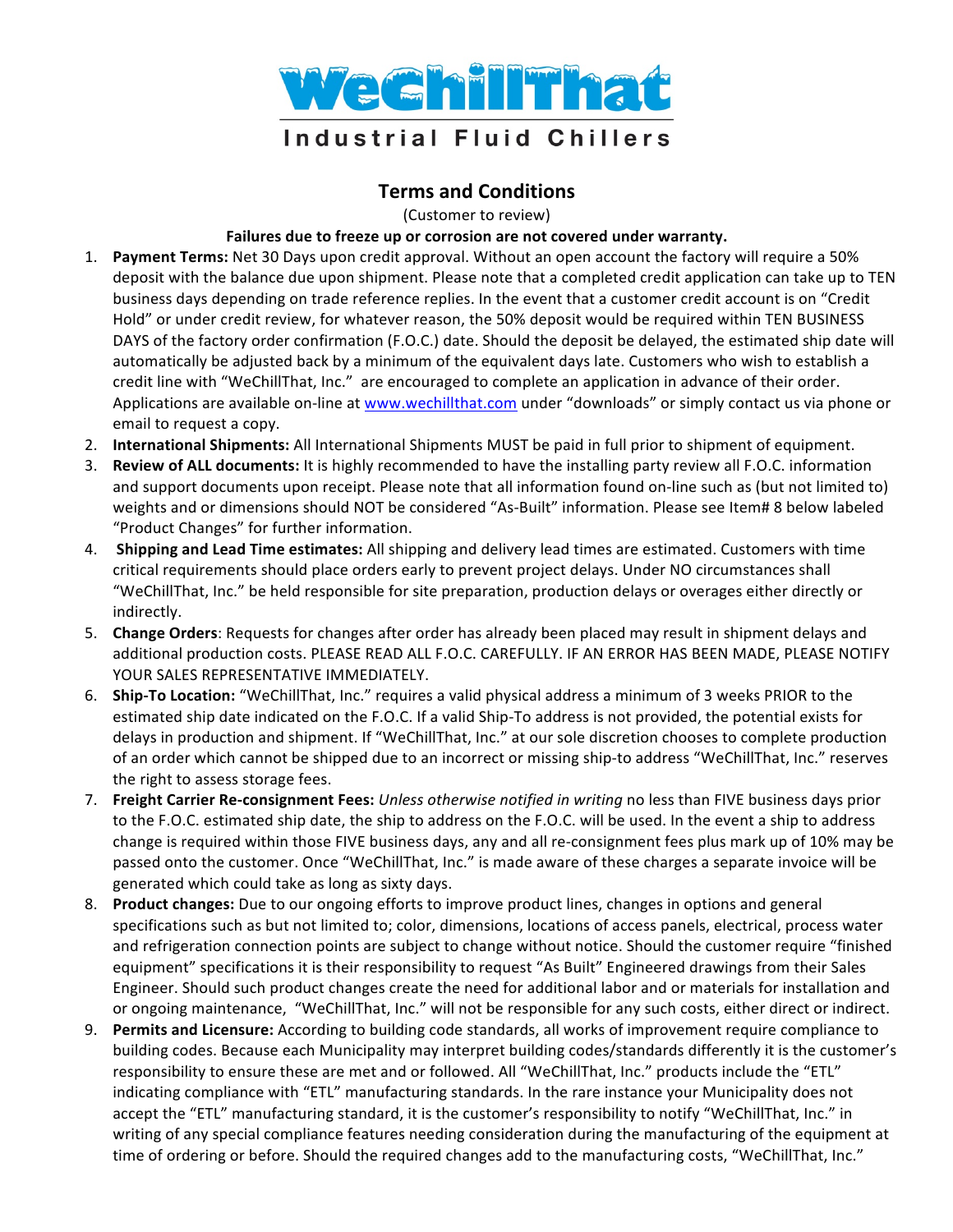may, at its own discretion, reserve the right to pass such costs *(in addition to reasonable markup)* onto the customer.

- 10. **Engineering Liability:** In order for any process chiller application to work properly, the piping system and coolant medium must be properly designed, Installed and maintained. Failure to do so may result in a variety of operational problems or even system failure. Our technical support team is available for phone support during the installation of your "WeChillThat, Inc." equipment. With reference to this support, customers are hereby advised that "WeChillThat, Inc." shall provide NO warranty or accept any liability (expressed or implied) on ANY workmanship, engineering or advice provided by "WeChillThat, Inc.", or its vendors, that the customer has not specifically been charged for by "WeChillThat, Inc."
- 11. Order Cancellation: All "WeChillThat, Inc." products are built to order. Due to the costs of manufacturing these systems the purchaser acknowledges and fully understands the following in the event of an order cancellation:
	- Within FIVE business days of order receipt: There is to be no financial liability to the customer if the order is cancelled in writing within this timeframe. Any deposits paid by the customer shall be returned in full within TEN business days.
	- **Days SIX through TEN:** A restocking fee of 25% shall be assessed. For customers with an open account an invoice will be generated with payment expected within 30 days. If a deposit was paid, this fee will be subtracted from such deposit with the balance *(if any)* refunded to customer within TEN business days. If this fee exceeds the deposit the remaining balance will be invoiced as above with no refund due the customer.
	- Day ELEVEN and after: Because all equipment is built to order, it is the sole right of "WeChillThat, Inc." to review and determine if the order may be deemed cancellable. If such order is deemed cancellable the restocking fee will start at 35% on day ELEVEN and increase by 5% per diam. For customers with an open account an invoice will be generated with payment expected within 30 days. If a deposit was paid, this fee will be subtracted from such deposit with the balance *(if any)* refunded to customer within TEN business days. If this fee exceeds the deposit the remaining balance will be invoiced as above with no refund due the customer.
- 12. **Pump Selection:** If any main process system pumps have been included in your order, it is the customers' responsibility to ensure they meet their process systems necessary requirements for flow and pressure. If a pump change is required "WeChillThat, Inc." MUST be notified in writing within TEN business days of order. Additional costs for this change will apply. If this change is required and we are notified after TEN business days *(from order receipt)* additional labor charges *(over and above the upgrade charges itself)* will also apply in addition to delayed shipment. **NOTES:** All factory installed pumps are guaranteed to perform within their pump *curves.* Should a chiller be equipped with a pump that does not meet the requirement of the customers process yet its performance is confirmed to be within its curve, "WeChillThat, Inc." has no liability to provide a replacement pump or pump upgrade. Improper field installation of a pump may result in a voided pump *warranty.*
- 13. **Shipments:** "WeChillThat, Inc." encourages customers to contract with their own carrier for their shipping needs. If requested "WeChillThat, Inc." will arrange shipments (AS PREPAY AND ADD) with its contract carrier however, we do not guarantee cost competitiveness. If customer or freight forwarder requires special packaging, "WeChillThat, Inc." must be notified at least TEN business days prior to our estimated ship date. Any additional associated charges *(including reasonable markup)* will be added to the order invoice.
- 14. Freight Costs: Unless specifically stated on your proposal, freight costs are NOT included.
- 15. Packaging: Our standard LTL packaging consists of a wood pallet with foam corners and plastic wrap. **Note:** We offer a fee based "Enhanced LTL Crating" option which can be quoted in advance and is highly recommended to possibly prevent or limit freight damage.
- 16. **Freight Damage:** The Consignee (buyer) is responsible for the filing of any and all freight claims with the appropriate carrier. Damages during shipment for whatever reason, are not considered the responsibility of "WeChillThat, Inc." An inspection of the equipment should be made immediately upon delivery for any apparent signs of mishandling by the carrier. NOTES: *Damages MUST be noted on your delivery receipt prior to the driver leaving* and an inspection by the freight carrier's adjuster should be requested immediately. All packaging MUST *be* retained for review by the claims adjuster or the claim may be denied. **FAILURE TO DOCUMENT FREIGHT** DAMAGE AT THE TIME OF DELIVERY WILL IN MOST CASES FORFEIT YOUR RIGHTS TO FILE AND COLLECT FOR **FREIGHT DAMAGES.**